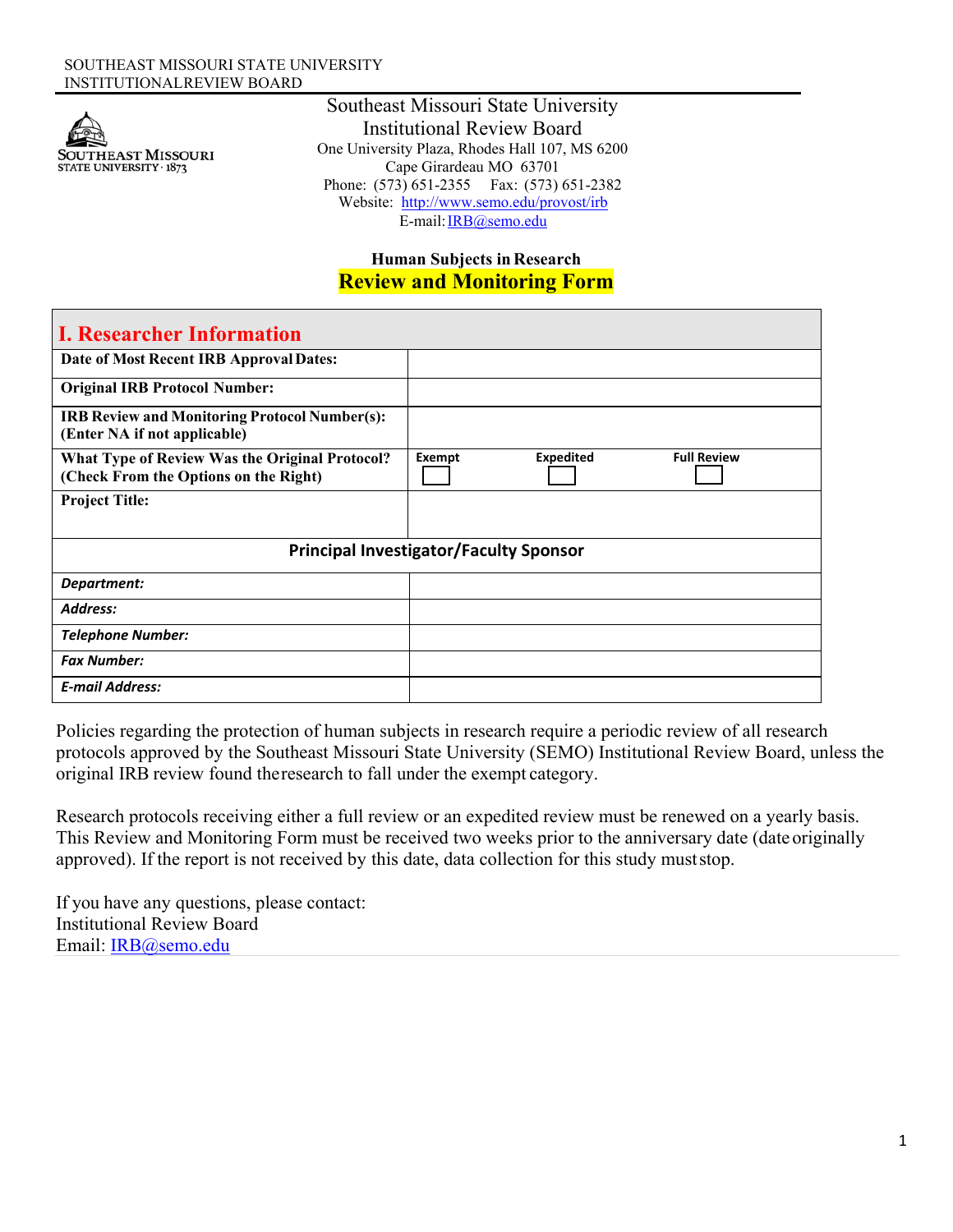## **II. Study Renewal**

| a.            | Will you be collecting data from human subjects during the upcoming renewal period?<br>Yes<br>N <sub>0</sub>                                                                                                                                                                                                                                                                           |
|---------------|----------------------------------------------------------------------------------------------------------------------------------------------------------------------------------------------------------------------------------------------------------------------------------------------------------------------------------------------------------------------------------------|
|               | If yes, did the assessment of potential risks to subjects, as described in the approved study, change?<br>a.I.<br>Yes*<br>N <sub>0</sub>                                                                                                                                                                                                                                               |
|               | * If new risks have been identified, please modify the protocol as described in Section 3.                                                                                                                                                                                                                                                                                             |
| $\mathbf b$ . | Will the research covered by this renewal will be limited to the analysis of data you have already<br>collected under this study?<br>Yes<br>No                                                                                                                                                                                                                                         |
| c.            | Will the research covered by this renewal be limited to the secondary analysis of data collected by<br>someone else?<br>N <sub>0</sub><br>Yes<br>If yes, were there any deviations from the approved confidentiality procedure or was there<br>c.l.<br>unanticipated identification of subjects?<br>Yes*<br>No<br>*If yes, explain without divulging private identifiable information: |
|               |                                                                                                                                                                                                                                                                                                                                                                                        |

## **III. Study Modifications**

a. Describe the proposed changes:

b. When submitting this form by e-mail, attach a copy of the most recently approved study using the Track Changes function in Microsoft Word. Label the document "Attachment III.b."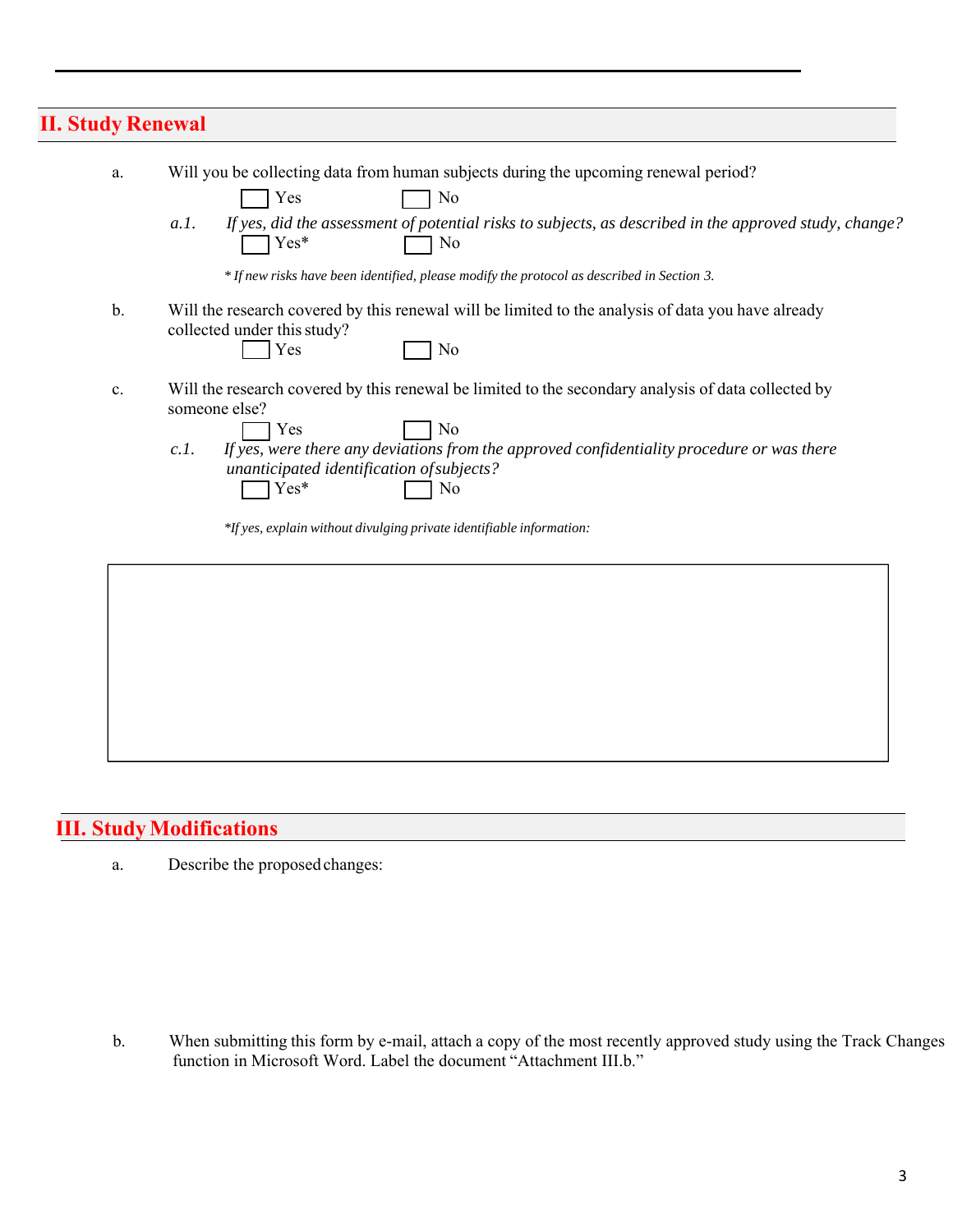# **IV. Adverse Event**

|                | <b>AT VE DE JETT CALL</b>                                                                                         |
|----------------|-------------------------------------------------------------------------------------------------------------------|
| a.             | Date/Time of Incident:                                                                                            |
| b.             | Subject(s) ID or Initials:                                                                                        |
| c.             | In your opinion, is this a serious adverse event?<br>Yes No Comments:                                             |
| d.             | In your opinion, is this an unexpected adverse event?<br>Yes No Comments:                                         |
| e.             | In your opinion, was this incident related to participation in this study?<br>$\text{Yes}$ No Comments:           |
| f.             | Was medical treatment provided for this event?<br>$\text{Yes}$ No Comments:                                       |
| g.             | Does the subject require further medical treatment?<br>$Yes$ No Comments:                                         |
| h.             | Will the subject remain in the study?<br>No Comments:<br>Yes                                                      |
| $\mathbf{i}$ . | Are consent form changes required to better inform subjects of newly identified risks?<br>No<br>Comments:<br> Yes |
| J.             | Include a detailed description of the event:                                                                      |

## **V. Study Completion**

| a. | Indicate why you consider the study to becomplete:                                                                                                                                                                                                                                 |  |  |  |
|----|------------------------------------------------------------------------------------------------------------------------------------------------------------------------------------------------------------------------------------------------------------------------------------|--|--|--|
|    | All research/clinical investigation activities including data analysis and reporting are<br>complete.                                                                                                                                                                              |  |  |  |
|    | The Lead Investigator never initiated the study.<br>Subject accrual is finished, all data collection is complete and the only remaining activity is<br>analysis of the data, the data are de-identified, and there are no identifying links or codes to the<br>de-identified data. |  |  |  |
|    | The Lead Investigator plans to leave the University and intends to continue the research activities<br>at another institution.                                                                                                                                                     |  |  |  |
|    | The study has been open for a period of three or more years and the Lead Investigator has enrolled<br>no subjects in the study.                                                                                                                                                    |  |  |  |
| b. | List any publications generated from the research project:                                                                                                                                                                                                                         |  |  |  |

c. Date of completion: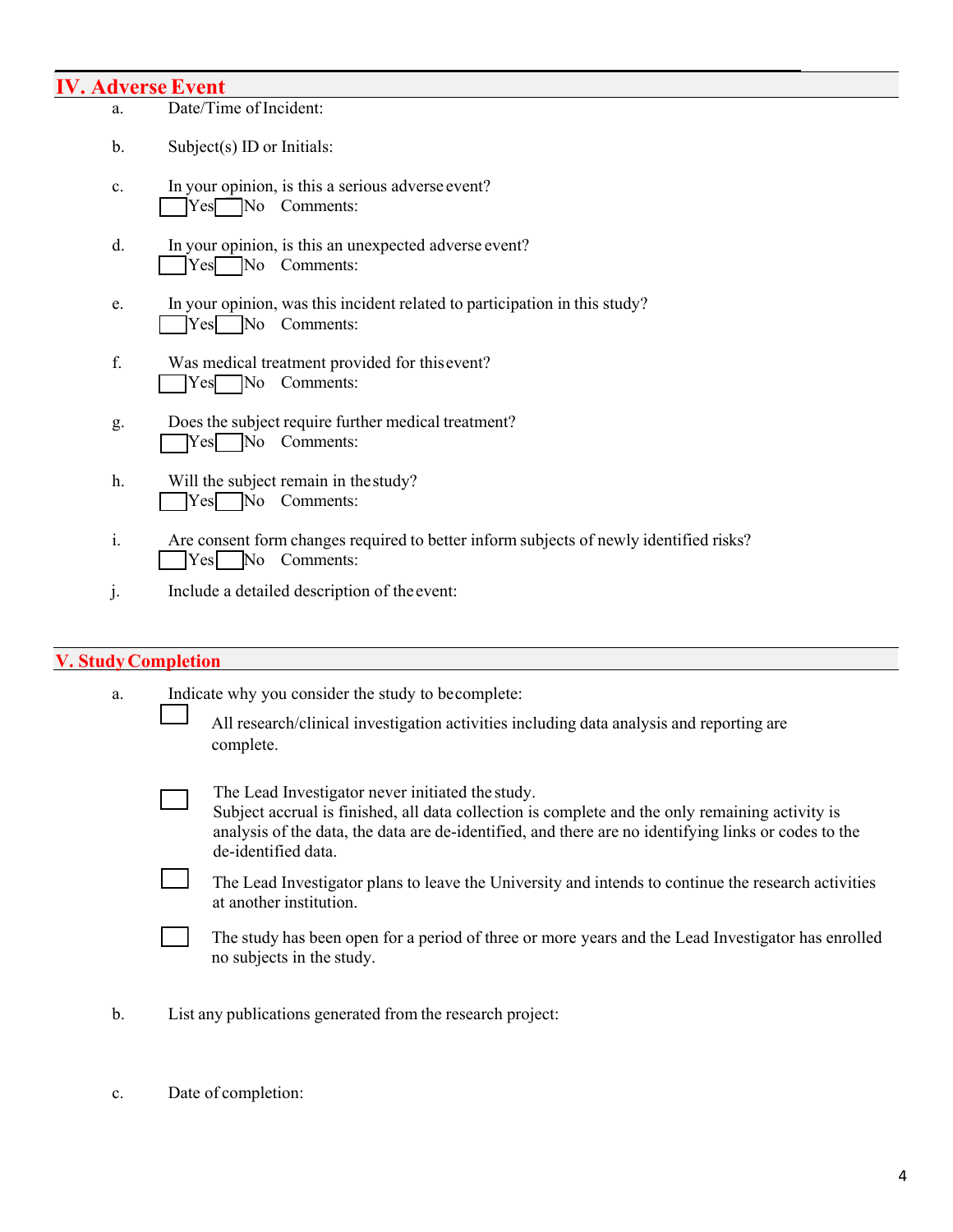### **Complete research protocols should be submitted electronically to:**

Institutional Review Board irb@semo.edu

#### **Assurance and Submission**

*Your submission certifies that as a part of the research personnel you understand and accept the following obligations to protect the rights and welfare of research subjects in this research:*

COMPLIANCE WITH FEDERAL AND UNIVERSITY REGULATIONS AND STANDARDS

- $\bullet$  I recognize that as a member of the research team, it is my responsibility to ensure that this research and the actions of all research personnel involved in conducting the study will conform with the IRB approved protocol, IRB policies, and all applicable federal regulations including but not limited to HHS, FERPA, PPRA, and/or HIPAA regulations.
- I understand that failure to comply with all applicable HHS, FERPA, PPRA, and/or HIPAA regulations, IRB policies and procedures, and the provisions of the protocol as approved by the IRB may result in suspension or termination of my research project, notification of appropriate governmental agencies by the IRB, and/or suspension of my freedom to present or publish results.

### IRB APPROVAL OF ALL PROTOCOLS

- I will not initiate any change in protocol without IRB approval except when it is necessary to reduce or eliminate a risk to the subject in which case the IRB will be notified as soon as possible.
- I understand that IRB approval is valid for no more than one year with continuing review by the IRB required at least annually in order to maintain approval status. I will not enter subjects in the study before IRB approval or if IRB approval expires. In the latter case, I will immediately contact the IRB to obtain permission to continue subjects in the research study.
- I recognize that it is my responsibility to ensure that the study has been reviewed for scientific merit and ethical content.
- I recognize that it is my responsibility to ensure that there is constant open dialogue between myself and the other research personnel to ensure that the research is conducted correctly, and the safety and protection of the subjects are ensured.
- I recognize that it is my responsibility to ensure that valid informed consent/assent/parental permission has been obtained from all research subjects or their legally authorized representatives. I will ensure that all project personnel involved in the process of consent are trained properly and are fully aware of their responsibilities relative to the obtainment of informed consent according to the IRB guidelines and applicable federal regulations. I will use only the currently approved, informed consent form or script for recruiting subjects.
- I understand that I am part of the collaborative effort to maintain the integrity of the human subjects' research approval process and procedures to ensure continuous quality improvement and academic excellence at SEMO.

### COMMUNICATION WITH THE IRB

- I will promptly inform the IRB of any event that requires reporting in accordance with IRB policies and procedures on unanticipated events involving risks to subjects or others and adverse events (serious and/or unexpected).
- I will inform the IRB immediately of *any* significant negative change in the risk/benefit relationship of the research as originally presented in the protocol and approved by the IRB.
- I will inform the IRB immediately if I become aware of any violations of HHS regulations (45 CFR 46), FERPA regulations (34 CFR 99), PPRA regulations (34 CFR 98), HIPAA regulations (45 CFR 164.530), or IRB policies and procedures for the protection of human subjects.